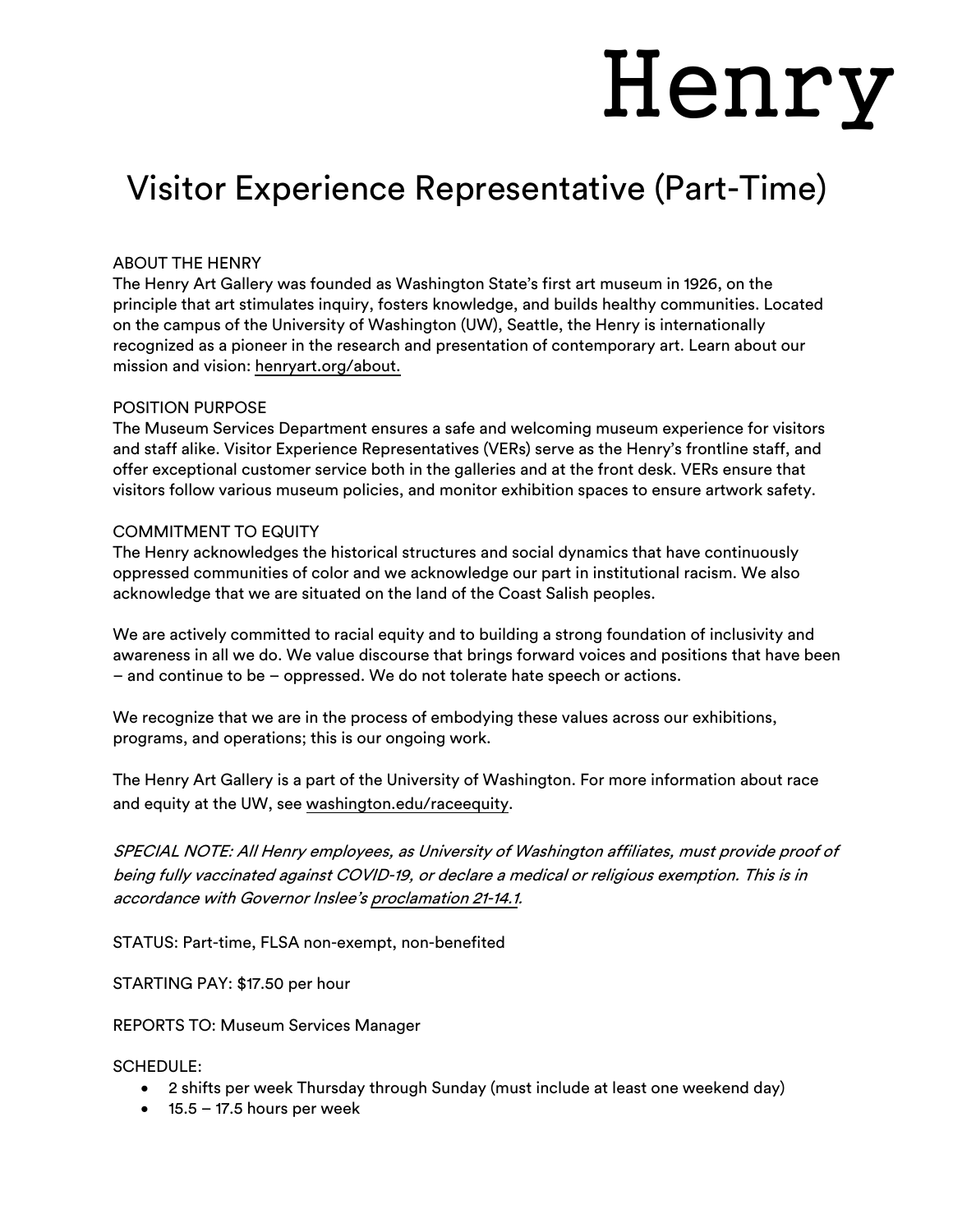• Expected to work several programs and events during the year that fall outside of regular museum hours (typically Thursday, Friday, or Saturday nights)

# What VERs do at the Henry:

- Engage in dialogue with visitors and answer questions about the exhibitions while working in the gallery spaces
- Observe and pass along concerns with artworks or building conditions to appropriate staff
- Learn about the museum's current exhibitions and programs to provide helpful information and respond to inquiries
- Attend walk-throughs of upcoming exhibitions with Curatorial and Exhibitions staff to learn more about the works, artists, and art safety concerns
- Remind visitors of museum policies and make sure they are followed in the galleries and other museum spaces, while maintaining a polite demeanor and providing a positive experience
- Operate a radio to maintain communication with other team members and museum security staff
- Provide admissions desk support including: answering telephones, providing information and assistance to callers and visitors as needed, greeting museum visitors and administrative appointments
- Sell museum admission, event and program tickets, and memberships at the admissions desk, using the Point of Sale software (cash handling)
- Assist with the front of house set up, flow, and breakdown of events
- Performing other customer service, administrative, and front-of-house related tasks as the need arises; and as they relate to the overall needs of the museum

VERs can expect to be both stationary (sitting, standing) and active (moving around the galleries) during shifts.

# Connect with us if you:

- Have excellent communication and interpersonal skills, and enjoy engaging with new people
- Have experience in customer service, hospitality, and/or public-facing, service-oriented work
- Have worked as part of a team and understand what it means to share responsibility for a common goal
- Know how to interact diplomatically with the public; to maintain composure in the face of resistance or indifference
- Can react quickly and efficiently in situations where art and visitor safety are of concern
- Can remain vigilant for extended periods of time and are adaptable to quick changes in work flow
- Have a background in art and/or an interest in learning about and working around contemporary art

If the above description does not fit you precisely but you think you would be an excellent fit for this role, please apply. We encourage you to speak directly to areas of potential growth, interest, and/or experience in your cover letter.